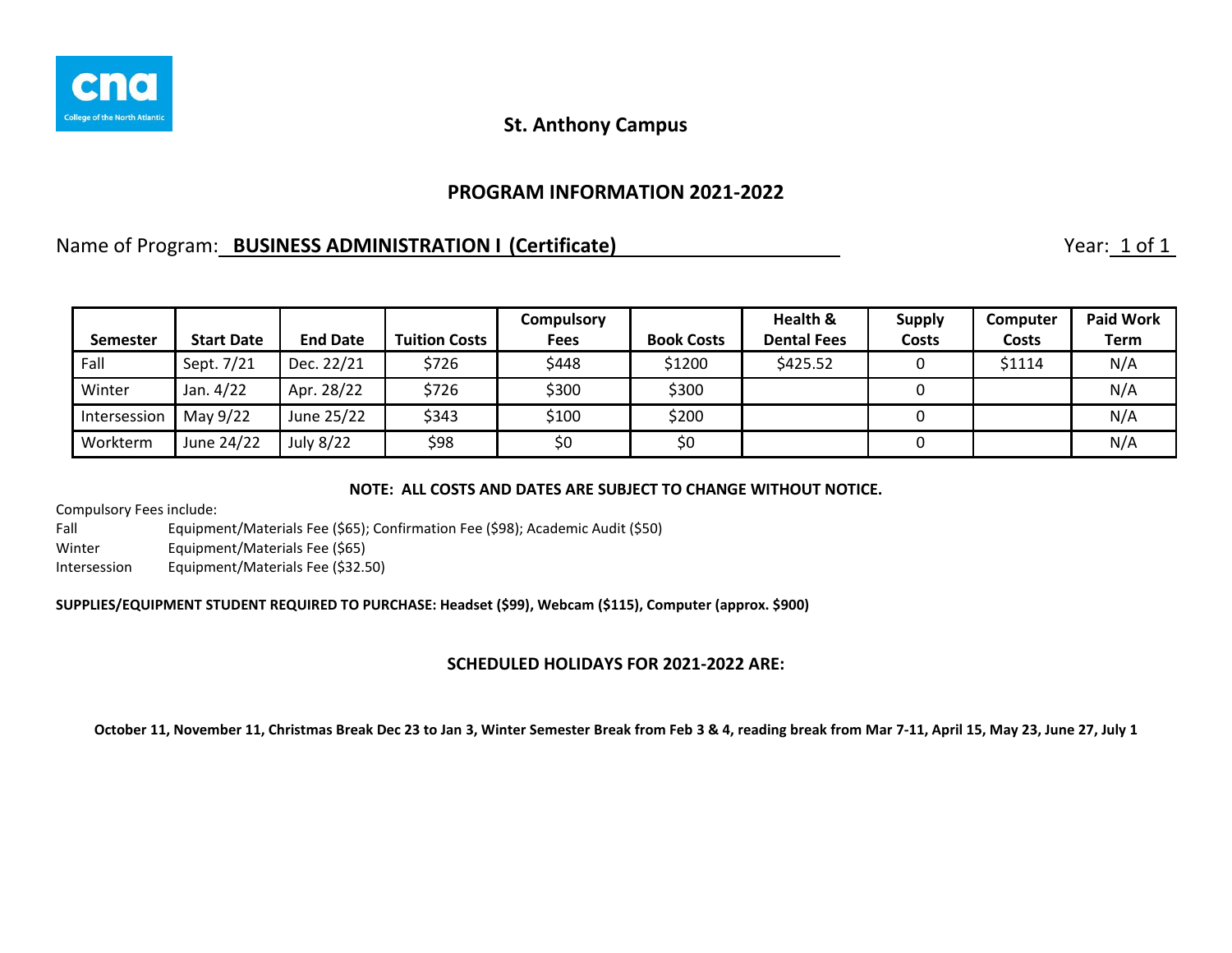

## **PROGRAM INFORMATION 2021-2022**

# Name of Program: **EXECUTIVE OFFICE MANAGEMENT** | Name of Program: 1 of 2

|                 |                   |                 |                      | Compulsory  |                   | Health &           | <b>Supply</b> | <b>Computer</b> | <b>Paid Work</b> |
|-----------------|-------------------|-----------------|----------------------|-------------|-------------------|--------------------|---------------|-----------------|------------------|
| <b>Semester</b> | <b>Start Date</b> | <b>End Date</b> | <b>Tuition Costs</b> | <b>Fees</b> | <b>Book Costs</b> | <b>Dental Fees</b> | Costs         | Costs           | Term             |
| Fall            | Sept.7/21         | Dec. 22/21      | \$726                | \$398       | \$1150            | \$425.52           |               | \$1114          | N/A              |
| Winter          | Jan. 4/22         | Apr. 28/22      | \$726                | \$250       | \$770             |                    |               |                 | N/A              |
| Intersession    | May 9/22          | June 23/22      | \$343                | \$100       | \$350             |                    |               |                 | N/A              |

#### **NOTE: ALL COSTS AND DATES ARE SUBJECT TO CHANGE WITHOUT NOTICE.**

Compulsory Fees include:

Fall Equipment/Materials Fee (\$65); Confirmation Fee (\$98); Academic Audit (\$50) Winter Equipment/Materials Fee (\$65) Intersession Equipment/Materials Fee (\$32.50)

### **SUPPLIES/EQUIPMENT STUDENT REQUIRED TO PURCHASE: Headset (\$99), Webcam (\$115), Computer (approx. \$900)**

### **SCHEDULED HOLIDAYS FOR 2021-2022 ARE:**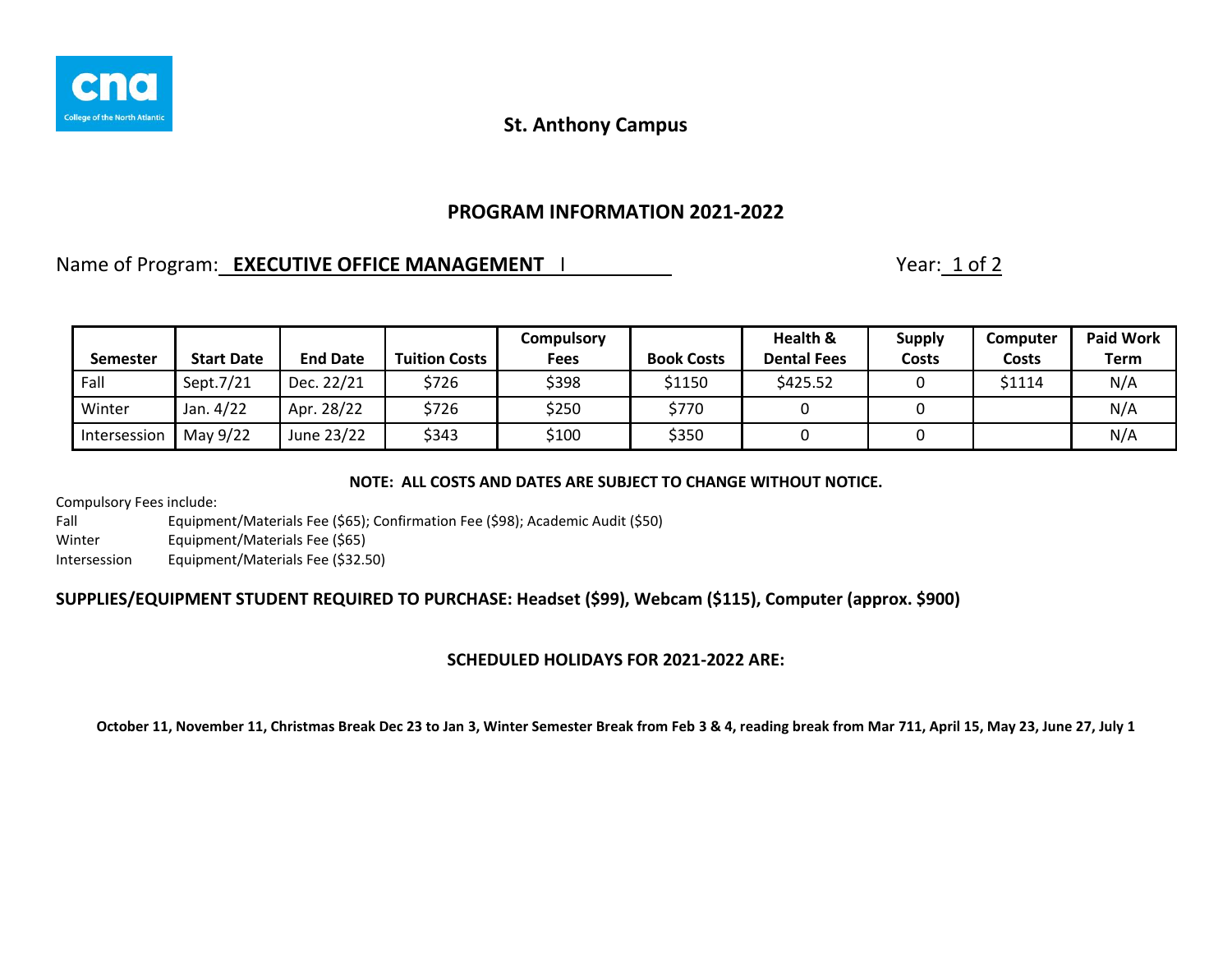

## **PROGRAM INFORMATION 2021-2022**

## Name of Program: **EXECUTIVE OFFICE MANAGEMENT II** Name of Program: 2 of 2

| Semester     | <b>Start Date</b> | <b>End Date</b> | <b>Tuition Costs</b> | Compulsory<br>Fees | <b>Book Costs</b> | Health &<br><b>Dental Fees</b> | <b>Supply</b><br>Costs | <b>Computer</b><br>Costs | <b>Paid Work</b><br><b>Term</b> |
|--------------|-------------------|-----------------|----------------------|--------------------|-------------------|--------------------------------|------------------------|--------------------------|---------------------------------|
| Fall         | Sept.7/21         | Dec. 22/21      | \$726                | \$98               | \$750             | \$425.52                       |                        | \$1114                   | N/A                             |
| Winter       | Jan. 4/22         | Apr. 28/22      | \$726                | \$65               | \$700             |                                |                        |                          | N/A                             |
| Intersession | May 9/22          | June 23/22      | \$294                | \$0                |                   |                                |                        |                          | N/A                             |

#### **NOTE: ALL COSTS AND DATES ARE SUBJECT TO CHANGE WITHOUT NOTICE.**

Compulsory Fees include:

Fall Equipment/Materials Fee (\$65); Confirmation Fee (\$98); Academic Audit (\$50)

Winter Equipment/Materials Fee (\$65)

Intersession Equipment/Materials Fee (\$32.50)

### **SUPPLIES/EQUIPMENT STUDENT REQUIRED TO PURCHASE: Headset (\$99), Webcam (\$115), Computer (approx. \$900)**

### **SCHEDULED HOLIDAYS FOR 2021-2022 ARE:**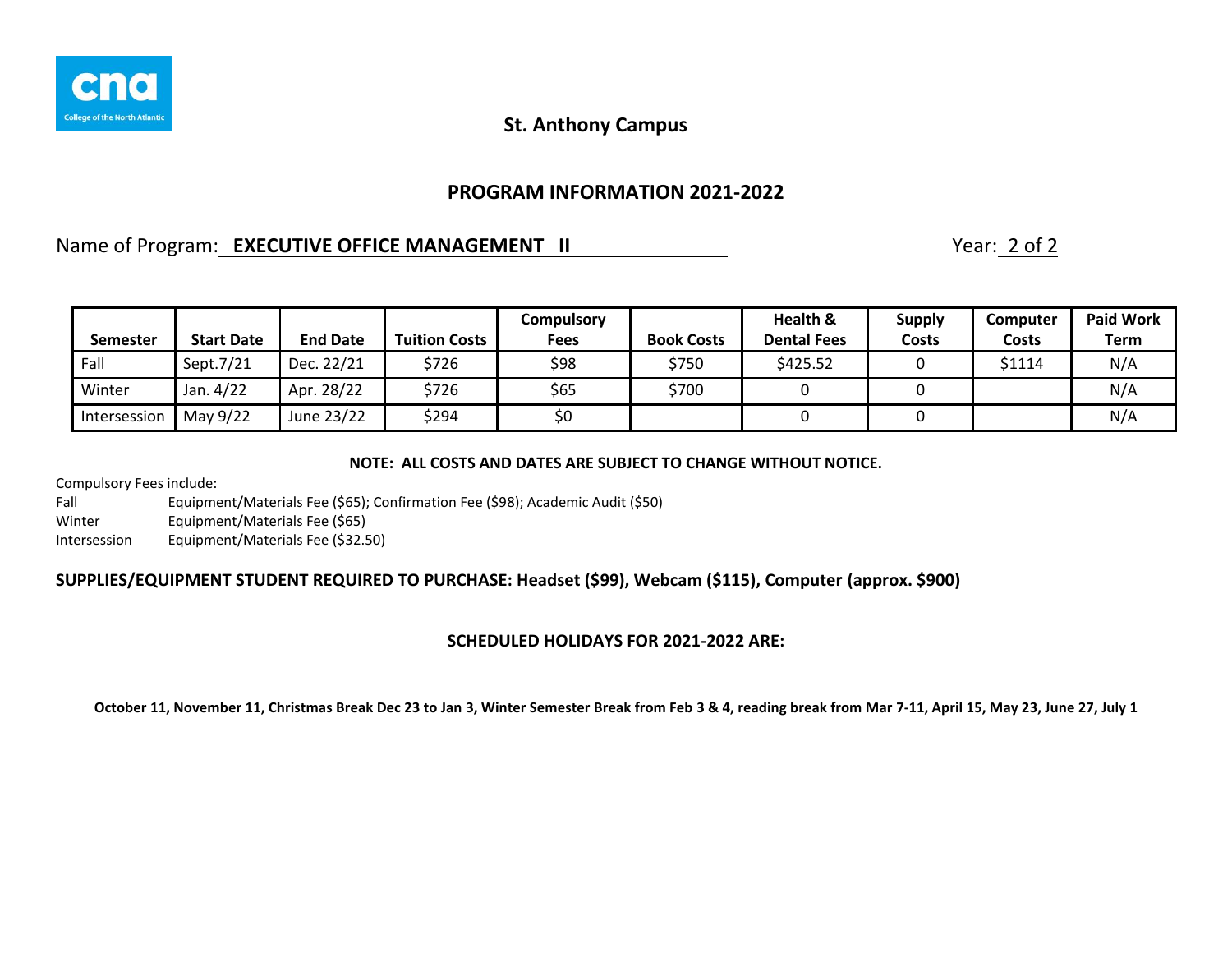

## **PROGRAM INFORMATION 2021-2022**

## Name of Program: **HEAVY EQUIPMENT OPERATOR** Name of Program: 1 of 1

| <b>Semester</b> | <b>Start Date</b> | <b>End Date</b> | Tuition<br><b>Costs</b> | <b>Compulsory</b><br><b>Fees</b> | <b>Book Costs</b> | Health &<br><b>Dental Fees</b> | <b>Supply</b><br><b>Costs</b> | <b>Computer</b><br>Costs | <b>Paid Work</b><br>Term |
|-----------------|-------------------|-----------------|-------------------------|----------------------------------|-------------------|--------------------------------|-------------------------------|--------------------------|--------------------------|
| Fall            | Oct 18, 2021      | Dec 22, 2021    | \$490                   | \$713                            | \$668             | \$425.52                       | \$500                         | \$1114                   |                          |
| Winter          | Jan 4, 2022       | Apr 29, 2022    | \$726                   | \$660                            |                   |                                |                               |                          |                          |
| Intersession    |                   |                 |                         |                                  |                   |                                |                               |                          |                          |

**NOTE: ALL COSTS AND DATES ARE SUBJECT TO CHANGE WITHOUT NOTICE.**

Compulsory Fees include:

Fall Equipment/Materials Fee (\$660); Confirmation Fee (\$98); First Aid (\$125); Academic Audit (\$50) Winter Equipment/Materials Fee (\$440)

**SUPPLIES/EQUIPMENT STUDENT REQUIRED TO PURCHASE: Headset (\$99), Webcam (\$115), Computer (approx. \$900)**

**SUPPLIES STUDENTS REQUIRED TO PURCHASE: (Approximately \$500) Hard hat (CSA Z94.1-05, Type 2 Class E). Steel toe safety boots (CSA Z195-02), gloves, safety glasses (CSA Z94.3, Class 1), coveralls, (CSA Z96-15, Class 11, Level 11, 100% cotton), traffic safety vest (CAS Z96-09 Class II Level II), calculator**

#### **SCHEDULED HOLIDAYS FOR 2020-2021 ARE:**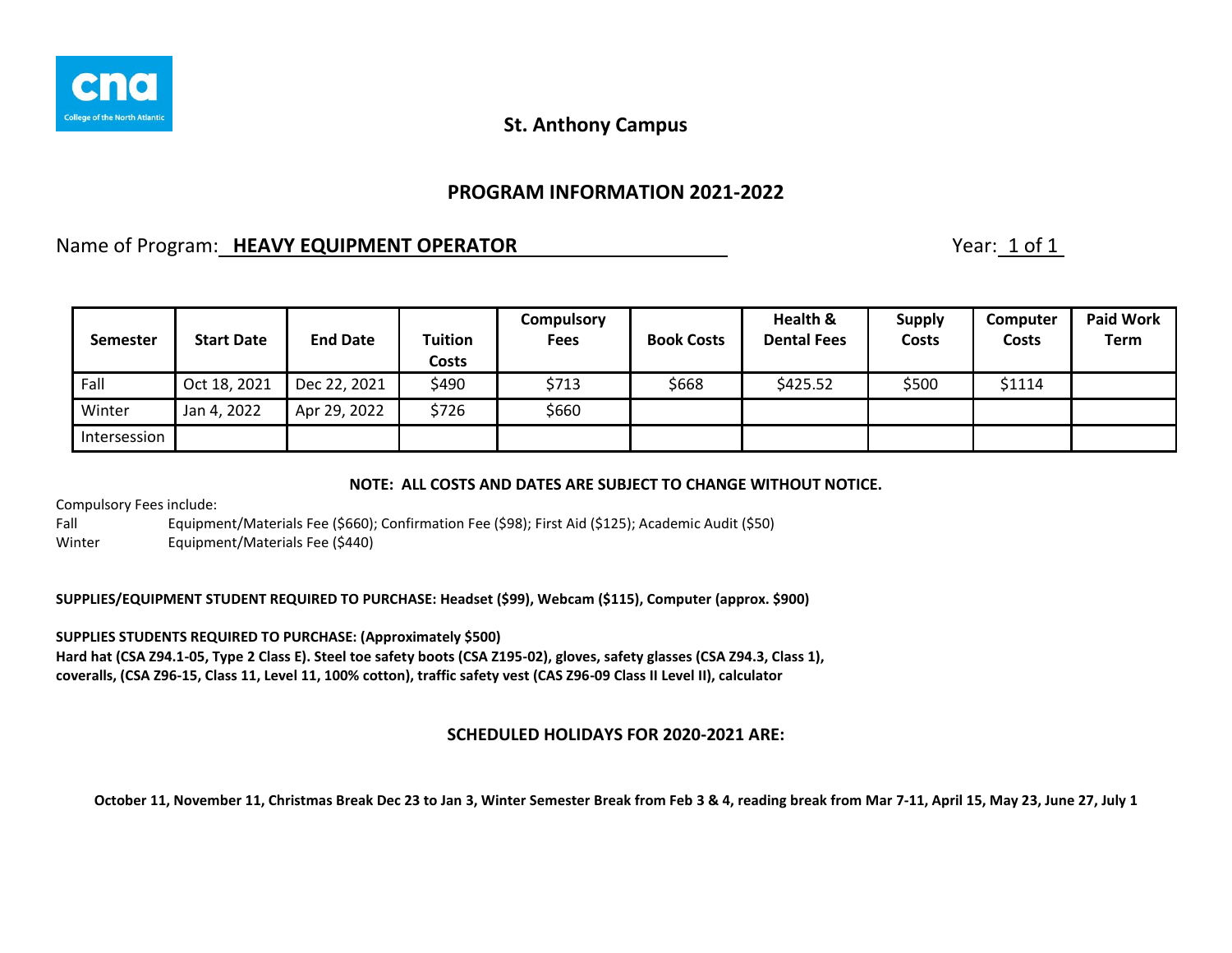

### **PROGRAM INFORMATION 2021-2022**

### Name of Program: **PERSONAL CARE ATTENDANT** Year: 1 of 1

| <b>Semester</b> | <b>Start Date</b> | <b>End Date</b> | <b>Tuition Costs</b> | <b>Compulsory</b><br>Fees | <b>Book Costs</b> | Health &<br><b>Dental Fees</b> | <b>Supply</b><br>Costs | <b>Computer</b><br>Costs | <b>Paid Work</b><br><b>Term</b> |
|-----------------|-------------------|-----------------|----------------------|---------------------------|-------------------|--------------------------------|------------------------|--------------------------|---------------------------------|
| Fall            | Sept 7/21         | Dec. 22/21      | \$726                | \$393                     | \$500             | \$425.52                       | \$250                  | \$1114                   | N/A                             |
| Winter          | Jan. 4/22         | Apr. 28/22      | \$726                | \$210                     |                   |                                |                        |                          | N/A                             |
| Intersession    |                   |                 |                      |                           |                   |                                |                        |                          |                                 |

#### **NOTE: ALL COSTS AND DATES ARE SUBJECT TO CHANGE WITHOUT NOTICE.**

Compulsory Fees include:

Fall Equipment/Materials Fee (\$182); Confirmation Fee (\$98); Mask Fit Test (\$35); Academic Audit (\$50); (First Aid \$125) Winter Equipment/Materials Fee (\$210)

Intersession Equipment/Materials Fee (\$42)

#### **SUPPLIES/EQUIPMENT STUDENT REQUIRED TO PURCHASE:**

**2 Uniforms, shoes, lab coat, wrist or lapel watch**

**Headset (\$99), Webcam (\$115), Computer (approx. \$900)**

### **SCHEDULED HOLIDAYS FOR 2020-2021 ARE:**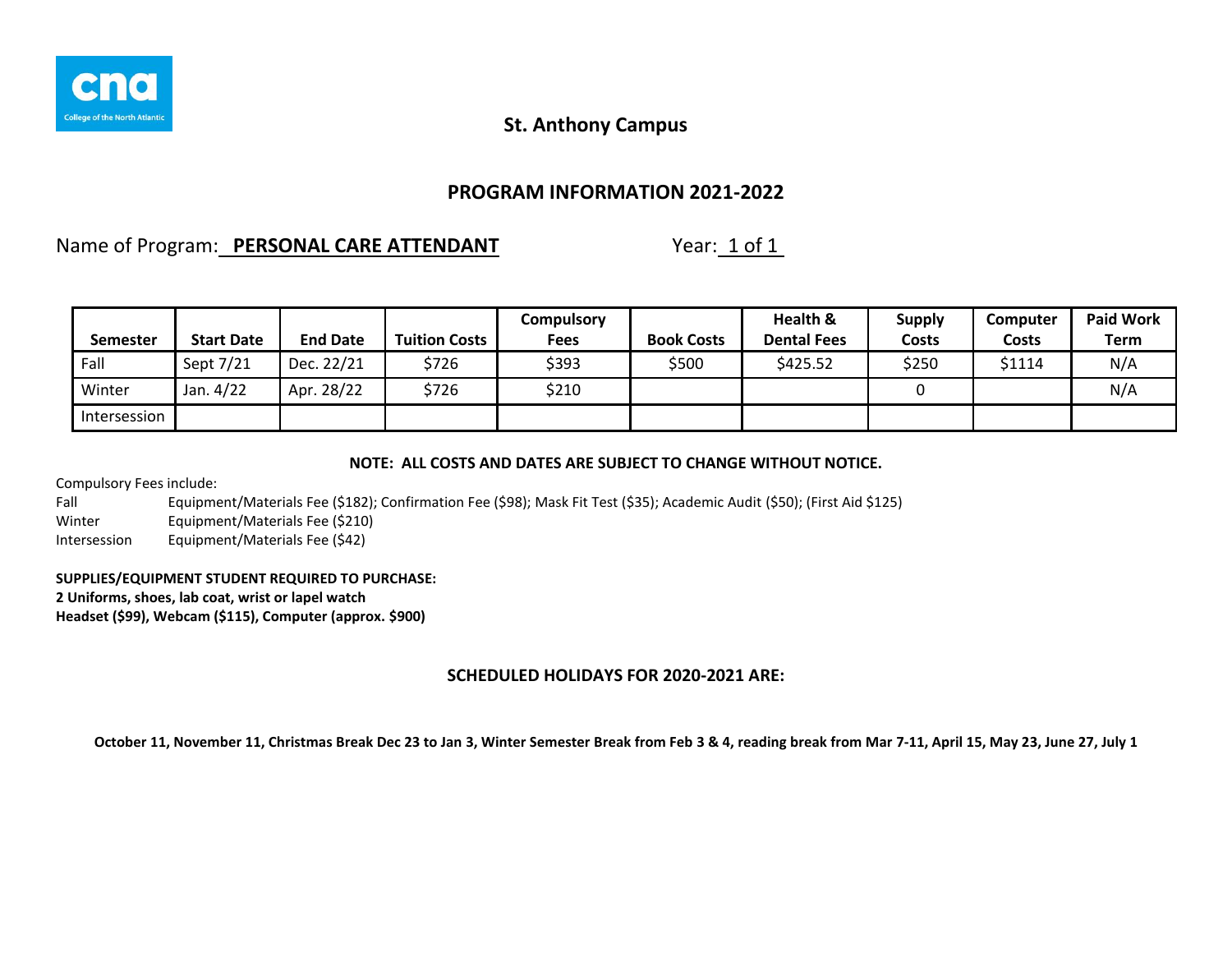

## **PROGRAM INFORMATION 2021-2022**

## Name of Program: **POWERLINE TECHNICIAN** Name of Program: 1 of 1

| <b>Semester</b> | <b>Start Date</b> | <b>End Date</b> | <b>Tuition Costs</b> | <b>Compulsory</b><br><b>Fees</b> | <b>Book Costs</b> | Health &<br><b>Dental Fees</b> | <b>Supply</b><br>Costs | Computer<br>Costs | <b>Paid Work</b><br><b>Term</b> |
|-----------------|-------------------|-----------------|----------------------|----------------------------------|-------------------|--------------------------------|------------------------|-------------------|---------------------------------|
| Fall            | Sept. 7/21        | Dec. 22/21      | \$726                | \$483                            | \$1400            | \$425.52                       | \$500                  | \$1114            | N/A                             |
| Winter          | Jan. 4/22         | Apr. 28/22      | \$726                | \$210                            |                   |                                |                        |                   | N/A                             |
| Intersession    | May 2/22          | June 6/22       | \$245                | \$70                             |                   |                                |                        |                   | N/A                             |

#### **NOTE: ALL COSTS AND DATES ARE SUBJECT TO CHANGE WITHOUT NOTICE.**

Compulsory Fees include:

Fall Equipment/Materials Fee (\$210); Confirmation Fee (\$98); First Aid (\$125); Academic Audit (\$50) Winter Equipment/Materials Fee (\$210) Intersession Equipment/Materials Fee (\$126)

## **SUPPLIES/EQUIPMENT STUDENT REQUIRED TO PURCHASE: Headset (\$99), Webcam (\$115), Computer (approx. \$900)**

#### **SUPPLIES STUDENTS REQUIRED TO PURCHASE: (Approximately \$500)**

Hard hat with chin strap (CSA Z94.1-05, Type 2 Class E). Steel toe safety boots (CSA Z195-02), safety glasses (CSA Z94.3, Class 1), coveralls, (CSA Z96-15, Class 1, Level FR) Summer leather gloves with 6" gauntlet, Winter leather gloves with 6" gauntlet.

#### **SCHEDULED HOLIDAYS FOR 2020-2021 ARE:**

**October 11, November 11, February 3 & 4, Reading Break from March 7-11, April 15, May 23, June 27, July 1**